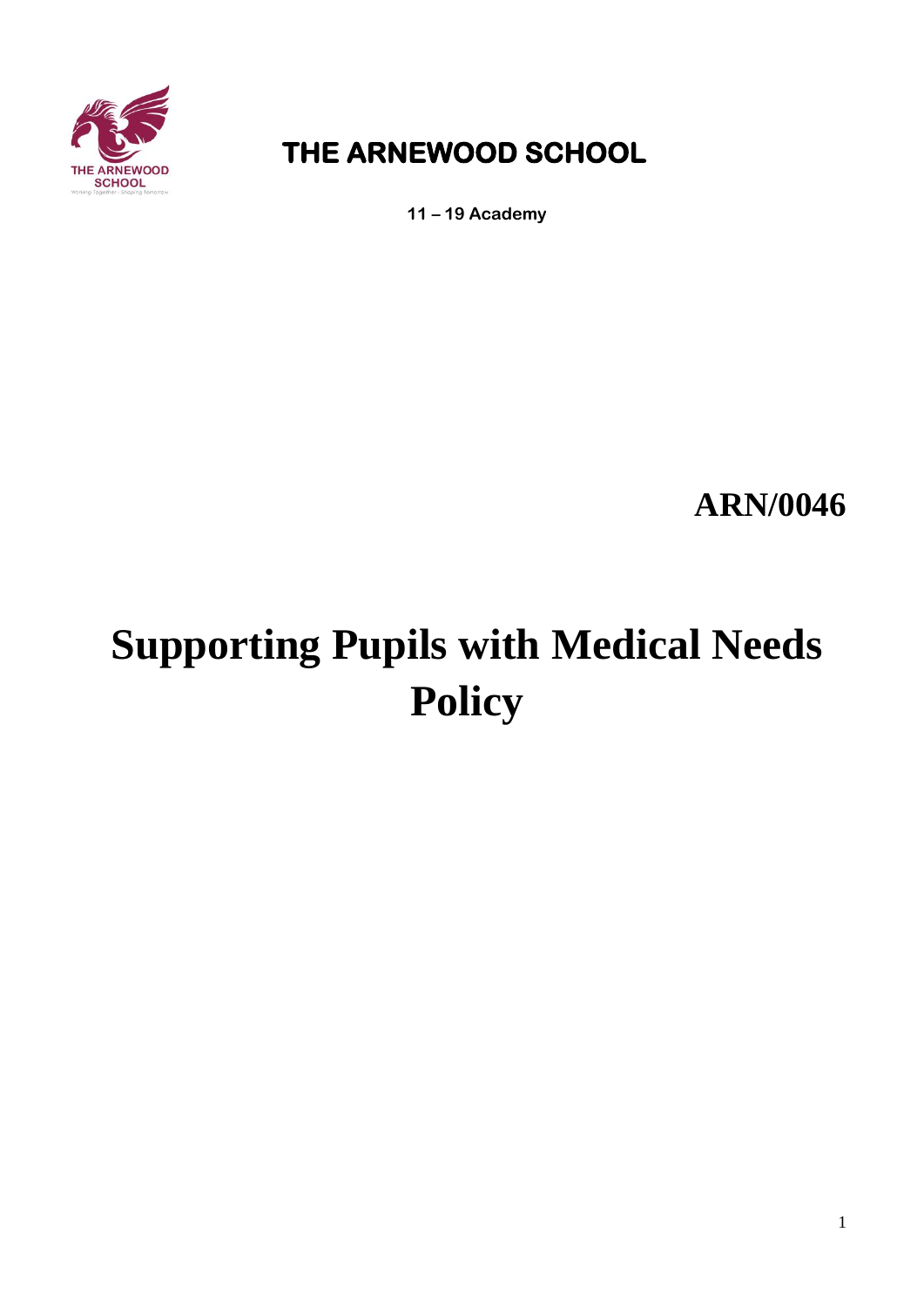### **POLICIES AND PROCEDURES PROFORMA**

| <b>Subject and Version of Document:</b>               | Supporting Pupils with Medical Needs       |
|-------------------------------------------------------|--------------------------------------------|
| Persons/Committees consulted whilst document          | Welfare Assistant, Senior Leadership Team, |
| in draft:                                             | Governing Body                             |
| Date agreed:                                          | 15 March 2022                              |
| Date of next review/update and by whom:               | Feb 2023                                   |
| By whom agreed:                                       | Governing Body                             |
| Copy obtainable from and/or distribution:             | PA to Head Teacher                         |
| Date document issued:                                 | Mar 2022                                   |
| <b>Responsibility for dissemination to new staff:</b> | Line Manager                               |
| <b>Principal Target Audience:</b>                     | All staff                                  |

## **Amendments Summary:**

| Amend. No. | <b>Issued</b> | Page | Subject                        |
|------------|---------------|------|--------------------------------|
|            | Feb 2022      |      | Change to bullet 2.3.1         |
|            | Feb 2022      |      | Change to bullets $4.3 \& 4.7$ |
|            | Feb 2022      |      | Insertion bullet 4.11          |
|            | Feb 2022      | 10   | Change to bullet 14.1.1        |
|            |               |      |                                |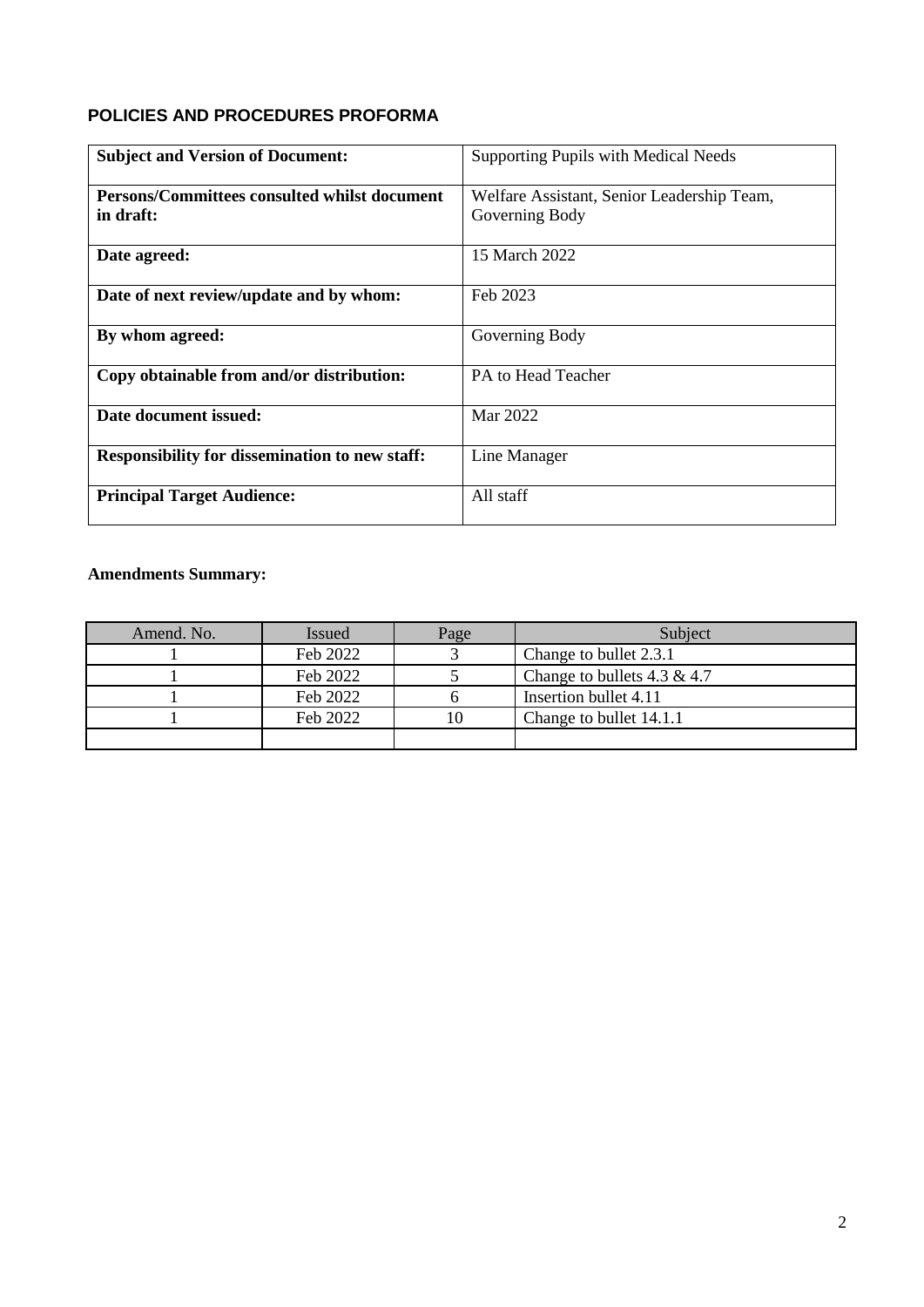#### **1.0 Introduction**

- 1.1 Section 100 of The Children and Families Act 2014 places a duty on the Senior Leadership Team of this school to make arrangements for supporting children at their premise with medical conditions. The Department of Education have produced statutory guidance 'Supporting Pupils with Medical Conditions' and we will have regard to this guidance when meeting this requirement.
- 1.2 We will endeavour to ensure that children with medical conditions are properly supported so that they have full access to education, including school trips and physical education. The aim is to ensure that all children will medical conditions, in terms of both their physical and mental health, are properly supported in school so that they can play a full and active role in school life, remain healthy and achieve their academic potential.
- 1.3 It is our policy to ensure that all medical information will be treated confidentially.

#### **2.0 Key roles and responsibilities**

2.1 The Headteacher and Senior Leadership Team is responsible for:

Making adequate arrangements to support pupils with medical conditions in school, including making sure that a policy for supporting pupils with medical conditions in school is developed and implemented. They should ensure that sufficient staff have received suitable training and are competent before they take on responsibility to support children with medical conditions.

2.2 Teachers and Support Staff are responsible for:

School staff should receive sufficient and suitable training and achieve the necessary level of competency before they take on responsibility to support children with medical conditions. Where necessary they should make the Welfare Assistant aware of any student medical needs that they are informed of.

2.3 The Welfare Assistant is responsible for:

Managing or facilitating the day to day needs of students with medical conditions.

Liaising with medical professionals to ensure students needs are being met in school. This may include the writing of an Individual Health Care Plan.

Ensuring staff are made aware of student medical needs. This will largely be through pinning medical notes/health care plans to Arbor, but may also be through bespoke meetings/communications.

To keep an accurate and up to date record of staff training related to medical needs.

 Making referrals and liaising with the Southern Health School Nursing Services (SHSNS). The SHSNS provide support post hospitalisation, welfare checks and advice on healthy lifestyles.

Liaison with the NHS Immunisation service, to facilitate national immunisation programmes in school.

#### **3.0 Identifying students with medical needs**

We will aim to identify children with medical needs on entry to the school by working in partnership with parents/ carers and following the process outlined in the document 'Process for identifying children with a health condition' produced by the Southern Health School Nursing Team in conjunction with the Children's Services Health and Safety Team. We will use the 'Health Questionnaire for Schools' to obtain the information required for each child's medical needs to ensure that we have appropriate arrangements in place prior to the child commencing at the school to support them accordingly.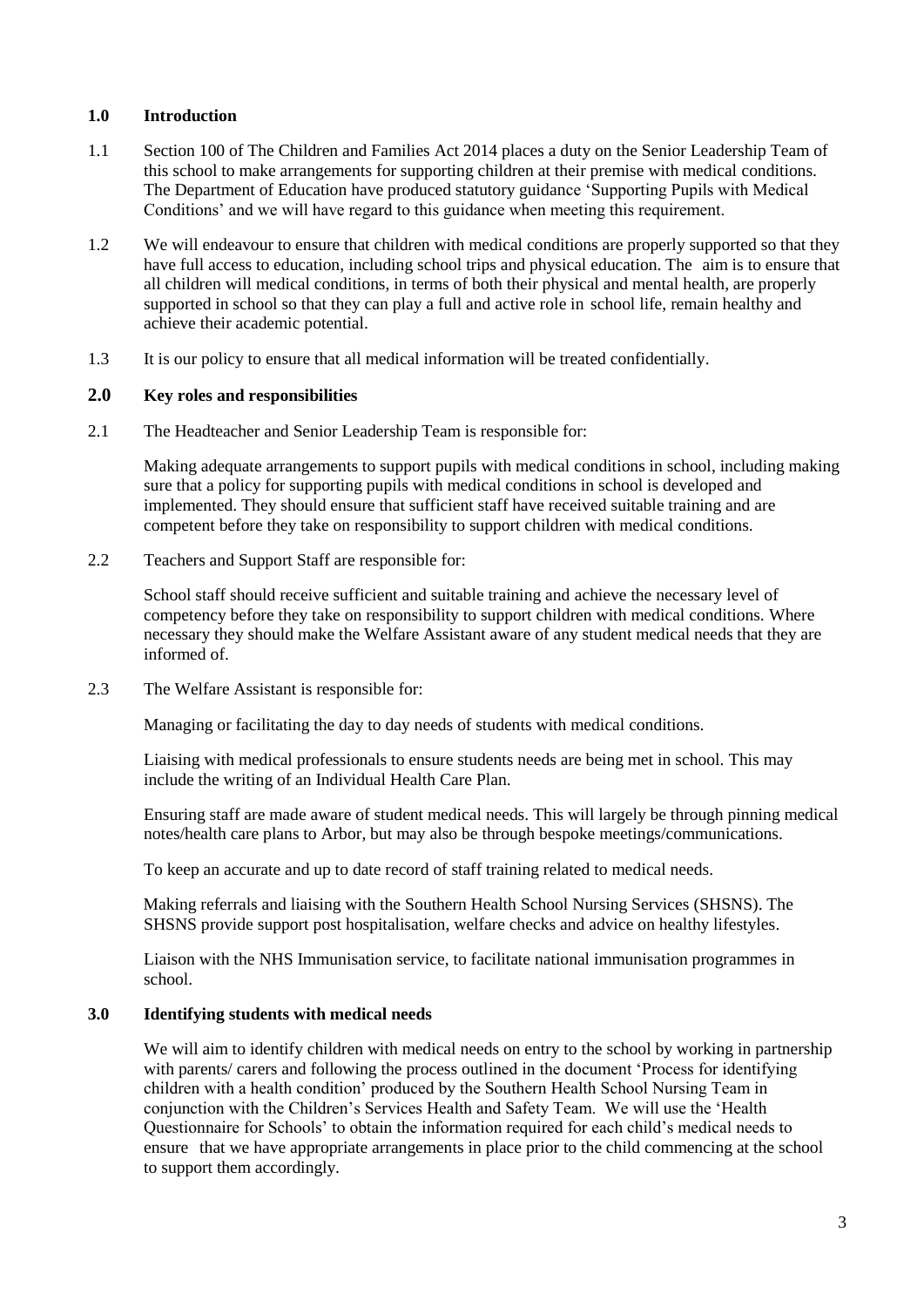Parents/carers are asked to complete a medical questionnaire before the child begins their placement at the Arnewood School. Those returned stating there is a medical need will be followed up by the Welfare Assistant to ensure the Head of Year/SEDNCO are informed so that an agreement can be made with regard to the appropriate arrangements required. Every effort will be made to ensure that arrangements are put into place within two weeks.

Where a formal diagnosis is awaited or is unclear, we will plan to implement arrangements to support the child, based on the current evidence available for their condition. We will ensure that every effort is made to involve some formal medical evidence and consultation with the parents.

Students medical conditions are posted on ARBOR.

#### **4.0 Individual health care plans**

We recognise that Individual Healthcare Plans are recommended in particular where conditions fluctuate or where there is a high risk that emergency intervention will be needed, and are likely to be helpful in the majority of other cases, especially where medical conditions are long term and complex. However, not all children will require one. The school, healthcare professional and parent will agree based on evidence when a healthcare plan would be inappropriate or disproportionate referring to the 'Process for developing IHP's' flow-chart produced by the DfE for guidance.

Where children require an individual healthcare plan it will be the responsibility of the schools' Welfare Assistant to work with parents and relevant healthcare professionals to write the plan.

The Welfare Assistant will update the review dates and monitor current IHP's to ensure reviews are in place at least annually or if there are any changes to prompt review.

Where a child has a special educational need identified in a statement or Educational Health Care (EHC) plan, the individual healthcare plan will be linked to or become part of that statement or EHC plan in consultation with the SENCO.

If a child is returning following a period of hospital education or alternative provision (including home tuition), that we will work with Hampshire County Council and education provider to ensure that the individual healthcare plan identifies the support the child will need to reintegrate effectively. The COVID link tutor will support those students who are self-isolating or affected by COVID anxiety.

Where necessary, some students with a physical impairment may require a PEEP (Personal Evacuation Plan). This will be written by Learning Support, and shared with relevant staff and parents.

Students requiring the use of crutches around school will be risk assessed by the Welfare Assistant and Learning Support. Reasonable adjustment should be made for the student e.g. use of lift pass. There is a generic risk assessment for students requiring crutches around school, but this should be tailored where possible to individual needs.

#### **5.0 Staff training**

Staff must not administer prescription medicines or undertake any health care procedures without the appropriate training (updated to reflect any individual healthcare plans)

Where required we will work with the relevant healthcare professionals to identify and agree the type and level of training required and identify where the training can be obtained from. This will include ensuring that the training is sufficient to ensure staff are competent and confident in their ability to support children with medical conditions.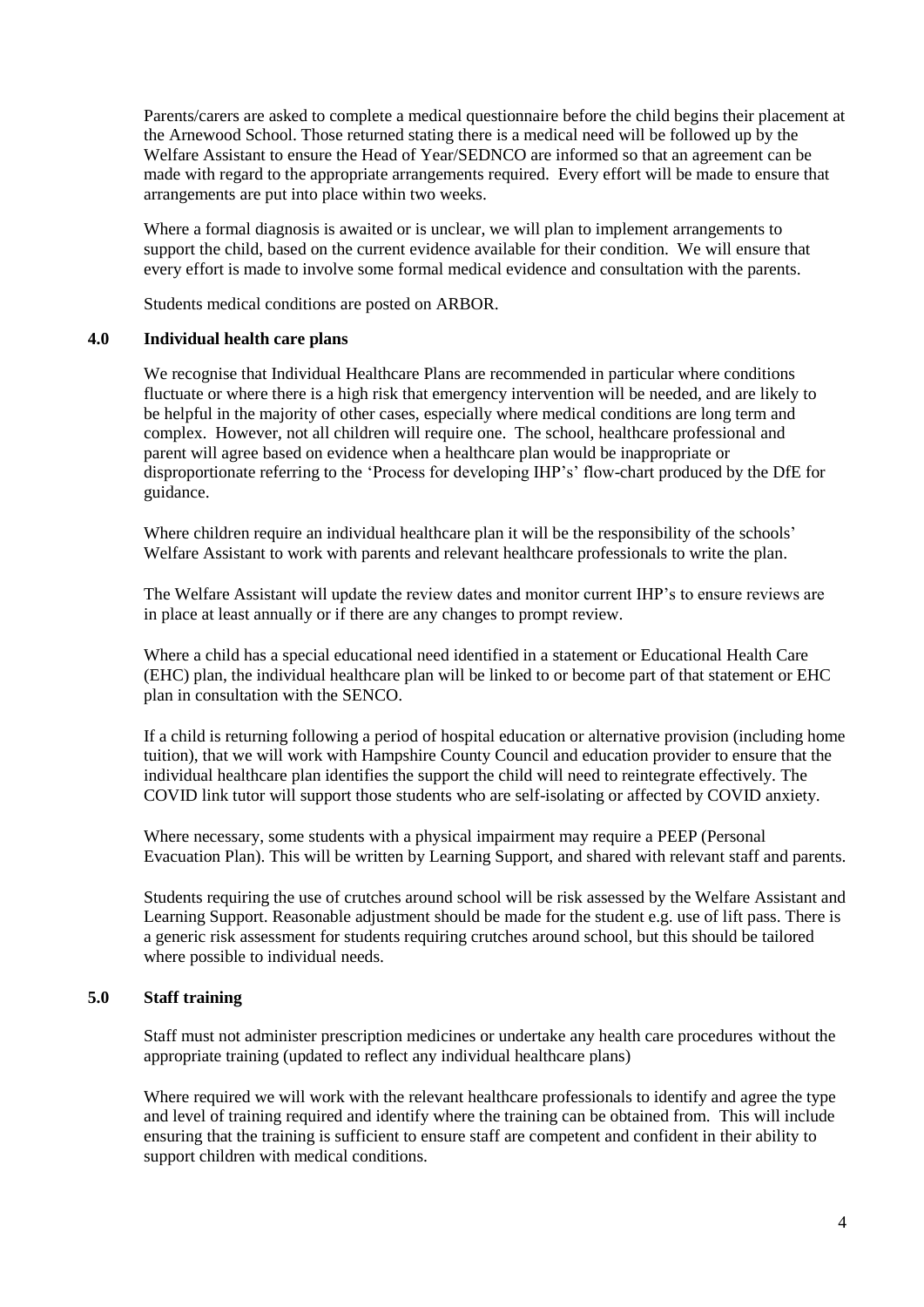Any training undertaken will form part of the overall training plan for the school, and refresher awareness training will be scheduled at appropriate intervals agreed with the relevant healthcare professional delivering the training.

A record of relevant staff training will be kept by the CPD co-ordinator.

#### **6.0 Student self-management and regulation**

Where possible and in discussion with parents, children that are competent will be encouraged to take responsibility for managing their own medicines and procedures. This will be recorded in their individual healthcare plan. The healthcare plan will reference what will happen should a child who self-administers refuse to take their medication (this will normally be informing the parent/carer at the earliest opportunity).

For students that have Diabetes /Asthma /Allergies, where possible we will endeavour to ensure that children can carry their own medicines and relevant devices or have easy access to allow for quick self-medication. We will agree with relevant healthcare professionals/parent the appropriate level of supervision required and document this in their healthcare plan.

#### **7.0 Managing medicines on school premises**

The administration of medicines is the overall responsibility of the parents/carers. Where clinically possible we will encourage parents to ask for medicines to be prescribed in dose frequencies which enable them to be taken outside of school hours. However, on occasion children may need support with their medical needs whilst on site, therefore this may include managing medicines where it would be detrimental to a child's health or school attendance not to do so.

We will not give prescription or non-prescription medicines to a child under 16 without their parent's/carers written consent (a 'parental agreement for setting to administer medicines' form will be used to record this), except in exceptional circumstances where the medicine has been prescribed to the child without the knowledge of the parents. In such cases, we will make every effort to encourage the child or young person to involve their parents while respecting their right to confidentiality.

All administered medicines are documented on CPOMS Parental consent will be gained to store and administer student's medication in the medical office

The name of the child, prescribed dose, expiry and shelf life dates will be checked before medicines are administered.

On occasions where a child refuses to take their medication the parents will be informed at the earliest available opportunity.

We will only accept prescribed medicines that are in date, labelled, provided in the original container as dispensed by the pharmacist and include instructions for administration, their dosage and storage. Insulin is the exception, which must still be in date but will generally be available to schools inside an insulin pen or a pump, rather than its original container.

Children who are able to use their own inhalers themselves are encouraged to carry it with them. If the child is too young or immature to take personal responsibility for their inhaler. The Welfare assistant will store this the medical office clearly marked with the child's name.

Controlled drugs will be securely stored in a non-portable container which only named staff will have access to. We will ensure that the drugs are easily accessible in an emergency situation. A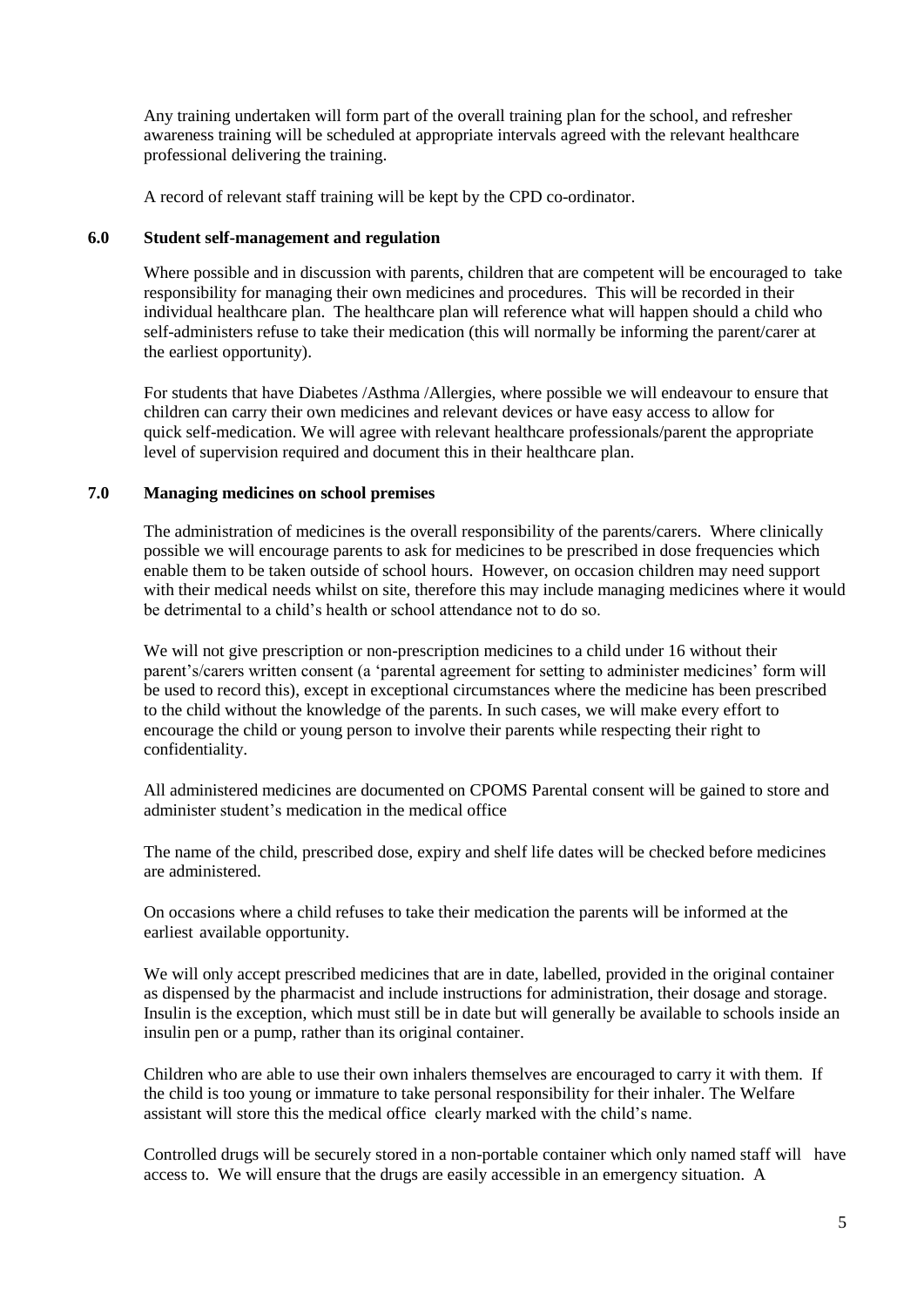record will be kept of any doses used and the amount of the controlled drug held in school. There may be instances where it is deemed appropriate for a child to administer their own controlled medication. This would normally be at the advice of a medical practitioner. Where an individual child is competent to do so and following a risk assessment, we may allow them to have prescribed controlled drugs on them with monitoring arrangements in place.

We will only administer non-prescribed medicines on request from the parent if they are in clearly identifiable packaging and only on a short-term basis. Where the school have concerns they will seek further guidance from their link School Nurse.

It is our policy to give age appropriate doses of paracetamol to secondary age children as described on the packet, if written consent from the parents has been received in advance of administration. We will check that they have not previously taken any medication containing paracetamol within the preceding 4 hours and only give one dose.

We will never administer aspirin or medicine containing Ibuprofen to any child under 16 years old unless prescribed by a doctor.

All other pain relief medicine will not be administered without first checking maximum dosages and when previously taken. We will always inform parents.

Any homeopathic remedies to be administered will require a letter of consent from the child's doctor and will be administered at the discretion of the schools medical lead

Emergency medicines will be stored in a safe location within the Medical Office but not locked away to ensure they are easily accessible in the case of an emergency. Types of emergency medicines include:

- Injections of adrenaline for acute allergic reactions
- Inhalers for asthmatics
- Injections of Glucagon for diabetic hypoglycaemia

#### **8.0 Storage**

All medication other than emergency medication will be stored safely in a locked cabinet.

Where medicines need to be refrigerated, they will be stored in the medical room refrigerator in a clearly labelled airtight container. There must be restricted access to a refrigerator holding medicines.

Children will be made aware of where their emergency medicines are at all times and be able to access them immediately where appropriate. Where relevant they should know who holds the key to the storage facility.

Medicines such as asthma inhalers, blood glucose testing meters and adrenaline pens will always be readily available to children and not locked away. We will also ensure that they are readily available when outside of the school premises or on school trips.

On school trips medication will be stored securely by staff where necessary.

#### **9.0 Disposal**

It is the responsibility of the parents/carers to dispose of their child's medicines. It is our policy to return any medicines that are no longer required including those where the date has expired to the parents/carers. Parents/carers will be informed of this when the initial agreements are made to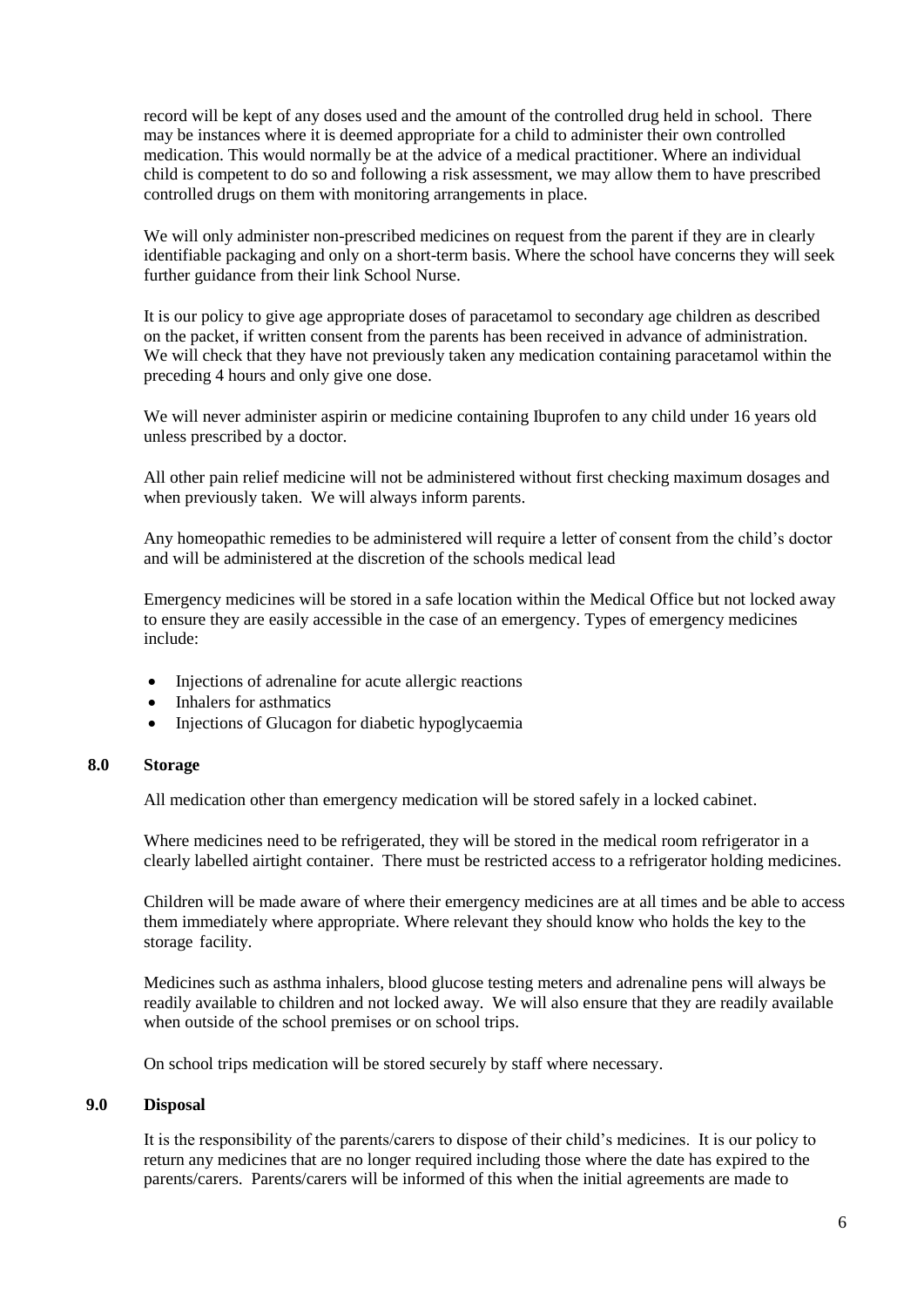administer medicines. Medication returned to parent/ carers will be documented on the tracking medication consent form.

Sharps boxes will be in place for the disposal of needles. Collection and disposal of these will be arranged locally through Initial Hygiene who will remove them from site as required.

#### **10.0 Medical accommodation**

The medical office will be used for all medical administration/treatment purposes. The room will be made available when required.

#### **11 .0 Record keeping**

A record of what has been administered including how much, when and by whom, will be recorded on CPOMS. Any possible side effects of the medication will also be noted and reported to the parent/carers.

A record of staff training will be maintained.

#### **12.0 Emergency procedures**

Where a child has an IHP or PEEP, this will clearly define what constitutes an emergency, and provide a process to follow. The student and parents will be made aware of this plan. All relevant staff will also be made aware of the emergency symptoms and procedures.

Where a child is required to be taken to hospital, a member of staff will stay with the child until their parents arrives, this includes accompanying them to hospital by ambulance if necessary, taking any relevant medical information and care plans that the school holds.

#### **13.0 School trips/off site activities**

We will ensure that teachers are aware of how a child's medical condition will impact on their participation in any off-site activity or day trip, but we will ensure that there is enough flexibility for all children to participate according to their own abilities within reasonable adjustments.

We will consider what reasonable adjustments we might make to enable children with medical needs to participate fully and safely on visits. We will carry out a risk assessment so that planning arrangements take account of any steps needed to ensure that pupils with medical conditions are included. We will consult with parents and pupils and advice from the relevant healthcare professional to ensure that pupils can participate safely.

The party leader should ensure that they are aware of and planned for any medical needs. They should ensure that the parent permission slip requires parents to identify medical needs, and any medication required. They should also liaise with the welfare assistant who will provide details of students with medical needs. Where necessary we will ensure that at least one staff member on the trip is appropriately trained to meet the students needs. The party leader will also be briefed regards students who will self-medicate during the trip.

#### **14.0 Other issues**

Home-to-school transport – drivers, contractors or |local authority should be made aware of a pupil's individual healthcare plan where necessary, especially in respect of emergency situations. This may be helpful in developing transport healthcare plans for pupils with life-threatening conditions

#### **15.0 Unacceptable practice**

Staff are expected to use their discretion and judge each child's individual healthcare plan on its merits, it is not generally acceptable practice to: